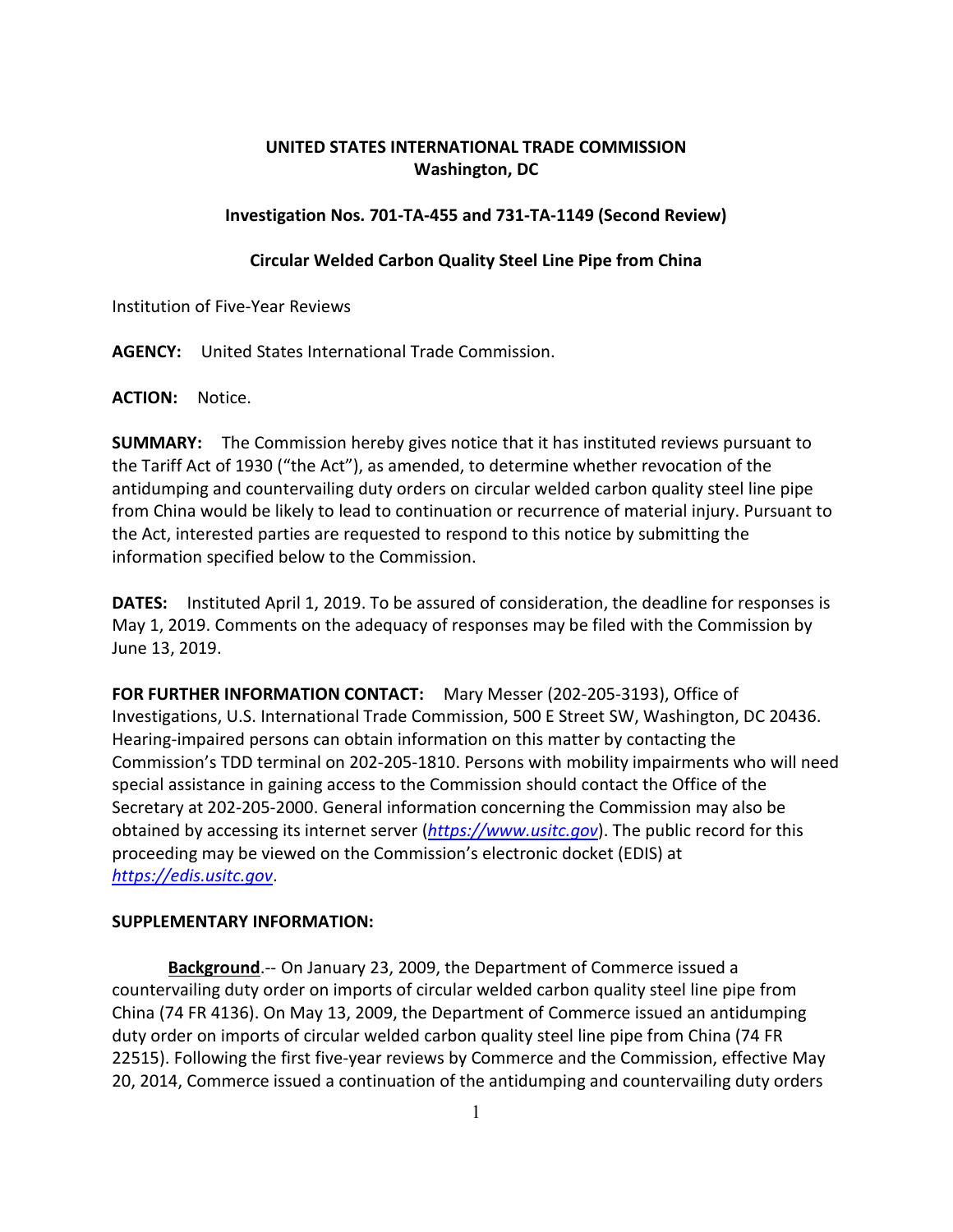on imports of circular welded carbon quality steel line pipe from China (79 FR 28894). The Commission is now conducting second reviews pursuant to section  $751(c)$  of the Act, as amended (19 USC 1675(c)), to determine whether revocation of the orders would be likely to lead to continuation or recurrence of material injury to the domestic industry within a reasonably foreseeable time. Provisions concerning the conduct of this proceeding may be found in the Commission's Rules of Practice and Procedure at 19 CFR parts 201, subparts A and B and 19 CFR part 207, subparts A and F. The Commission will assess the adequacy of interested party responses to this notice of institution to determine whether to conduct full or expedited reviews. The Commission's determinations in any expedited reviews will be based on the facts available, which may include information provided in response to this notice.

**Definitions**.--The following definitions apply to these reviews:

- (1) *Subject Merchandise* is the class or kind of merchandise that is within the scope of the five-year reviews, as defined by the Department of Commerce.
- (2) The *Subject Country* in these reviews is China.
- (3) The *Domestic Like Product* is the domestically produced product or products which are like, or in the absence of like, most similar in characteristics and uses with, the *Subject Merchandise*. In its original determinations and its expedited first five-year review determinations, the Commission defined a single *Domestic Like Product* consisting of circular welded carbon quality steel line pipe, 16 inches or less in outside diameter, corresponding to Commerce's scope.
- (4) The *Domestic Industry* is the U.S. producers as a whole of the *Domestic Like Product*, or those producers whose collective output of the *Domestic Like Product* constitutes a major proportion of the total domestic production of the product. In its original determinations and its expedited first five-year review determinations, the Commission defined a single *Domestic Industry* consisting of all domestic producers of line pipe.
- (5) An *Importer* is any person or firm engaged, either directly or through a parent company or subsidiary, in importing the *Subject Merchandise* into the United States from a foreign manufacturer or through its selling agent.

**Participation in the proceeding and public service list**.--Persons, including industrial users of the *Subject Merchandise* and, if the merchandise is sold at the retail level, representative consumer organizations, wishing to participate in the proceeding as parties must file an entry of appearance with the Secretary to the Commission, as provided in section 201.11(b)(4) of the Commission's rules, no later than 21 days after publication of this notice in the *Federal Register*. The Secretary will maintain a public service list containing the names and addresses of all persons, or their representatives, who are parties to the proceeding.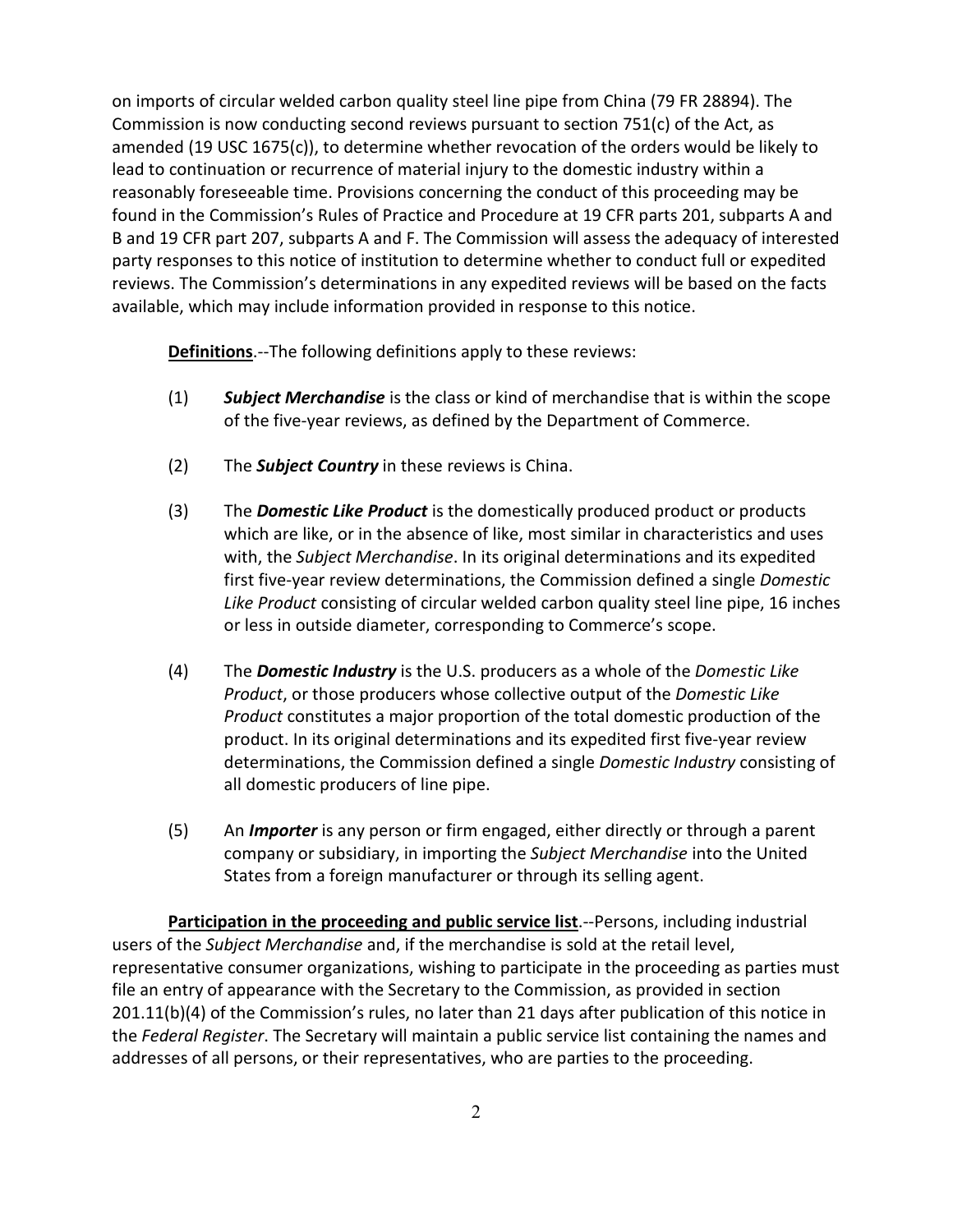Former Commission employees who are seeking to appear in Commission five-year reviews are advised that they may appear in a review even if they participated personally and substantially in the corresponding underlying original investigation or an earlier review of the same underlying investigation. The Commission's designated agency ethics official has advised that a five-year review is not the same particular matter as the underlying original investigation, and a five-year review is not the same particular matter as an earlier review of the same underlying investigation for purposes of 18 U.S.C. 207, the post employment statute for Federal employees, and Commission rule 201.15(b) (19 CFR 201.15(b)), 79 FR 3246 (Jan. 17, 2014), 73 FR 24609 (May 5, 2008). Consequently, former employees are not required to seek Commission approval to appear in a review under Commission rule 19 CFR 201.15, even if the corresponding underlying original investigation or an earlier review of the same underlying investigation was pending when they were Commission employees. For further ethics advice on this matter, contact Charles Smith, Office of the General Counsel, at 202-205-3408.

**Limited disclosure of business proprietary information (BPI) under an administrative protective order (APO) and APO service list**.--Pursuant to section 207.7(a) of the Commission's rules, the Secretary will make BPI submitted in this proceeding available to authorized applicants under the APO issued in the proceeding, provided that the application is made no later than 21 days after publication of this notice in the *Federal Register*. Authorized applicants must represent interested parties, as defined in 19 U.S.C. 1677(9), who are parties to the proceeding. A separate service list will be maintained by the Secretary for those parties authorized to receive BPI under the APO.

**Certification**.--Pursuant to section 207.3 of the Commission's rules, any person submitting information to the Commission in connection with this proceeding must certify that the information is accurate and complete to the best of the submitter's knowledge. In making the certification, the submitter will acknowledge that information submitted in response to this request for information and throughout this proceeding or other proceeding may be disclosed to and used: (i) by the Commission, its employees and Offices, and contract personnel (a) for developing or maintaining the records of this or a related proceeding, or (b) in internal investigations, audits, reviews, and evaluations relating to the programs, personnel, and operations of the Commission including under 5 U.S.C. Appendix 3; or (ii) by U.S. government employees and contract personnel, solely for cybersecurity purposes. All contract personnel will sign appropriate nondisclosure agreements.

**Written submissions**.--Pursuant to section 207.61 of the Commission's rules, each interested party response to this notice must provide the information specified below. The deadline for filing such responses is May 1, 2019. Pursuant to section 207.62(b) of the Commission's rules, eligible parties (as specified in Commission rule 207.62(b)(1)) may also file comments concerning the adequacy of responses to the notice of institution and whether the Commission should conduct expedited or full reviews. The deadline for filing such comments is June 13, 2019. All written submissions must conform with the provisions of section 201.8 of the Commission's rules; any submissions that contain BPI must also conform with the requirements of sections 201.6, 207.3, and 207.7 of the Commission's rules. The Commission's Handbook on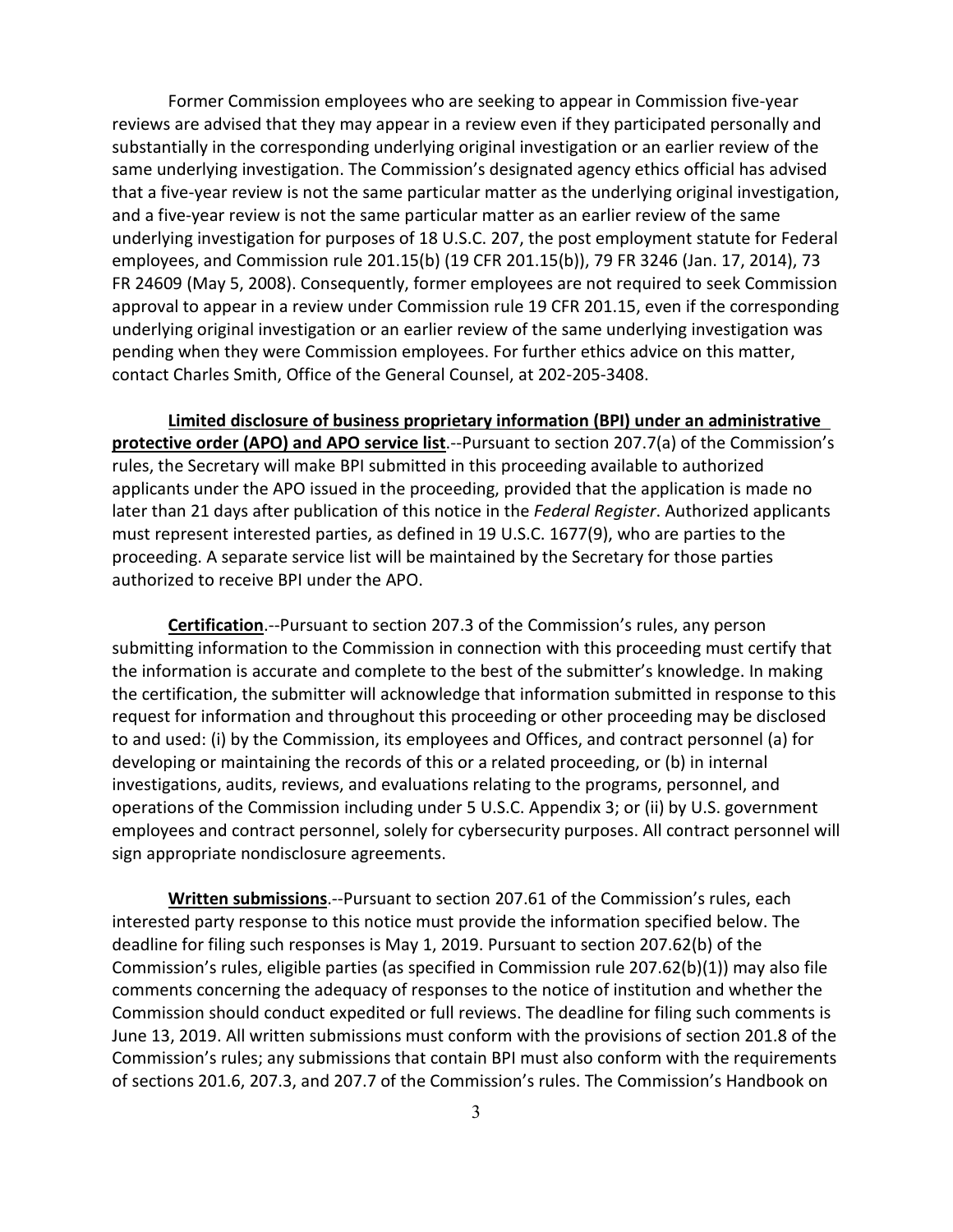E-Filing, available on the Commission's website at *https://edis.usitc.gov*, elaborates upon the Commission's rules with respect to electronic filing. Also, in accordance with sections 201.16(c) and 207.3 of the Commission's rules, each document filed by a party to the proceeding must be served on all other parties to the proceeding (as identified by either the public or APO service list as appropriate), and a certificate of service must accompany the document (if you are not a party to the proceeding you do not need to serve your response).

No response to this request for information is required if a currently valid Office of Management and Budget ("OMB") number is not displayed; the OMB number is 3117 0016/USITC No. 19-5-426, expiration date June 30, 2020. Public reporting burden for the request is estimated to average 15 hours per response. Please send comments regarding the accuracy of this burden estimate to the Office of Investigations, U.S. International Trade Commission, 500 E Street SW, Washington, DC 20436.

**Inability to provide requested information**.--Pursuant to section 207.61(c) of the Commission's rules, any interested party that cannot furnish the information requested by this notice in the requested form and manner shall notify the Commission at the earliest possible time, provide a full explanation of why it cannot provide the requested information, and indicate alternative forms in which it can provide equivalent information. If an interested party does not provide this notification (or the Commission finds the explanation provided in the notification inadequate) and fails to provide a complete response to this notice, the Commission may take an adverse inference against the party pursuant to section 776(b) of the Act (19 U.S.C. 1677e(b)) in making its determinations in the reviews.

**INFORMATION TO BE PROVIDED IN RESPONSE TO THIS NOTICE OF INSTITUTION:** As used below, the term "firm" includes any related firms.

- (1) The name and address of your firm or entity (including World Wide Web address) and name, telephone number, fax number, and E-mail address of the certifying official.
- (2) A statement indicating whether your firm/entity is an interested party under 19 U.S.C. 1677(9) and if so, how, including whether your firm/entity is a U.S. producer of the *Domestic Like Product*, a U.S. union or worker group, a U.S. importer of the *Subject Merchandi*se, a foreign producer or exporter of the *Subject Merchandise*, a U.S. or foreign trade or business association (a majority of whose members are interested parties under the statute), or another interested party (including an explanation). If you are a union/worker group or trade/business association, identify the firms in which your workers are employed or which are members of your association.
- (3) A statement indicating whether your firm/entity is willing to participate in this proceeding by providing information requested by the Commission.
- (4) A statement of the likely effects of the revocation of the antidumping and countervailing duty orders on the *Domestic Industry* in general and/or your firm/entity specifically. In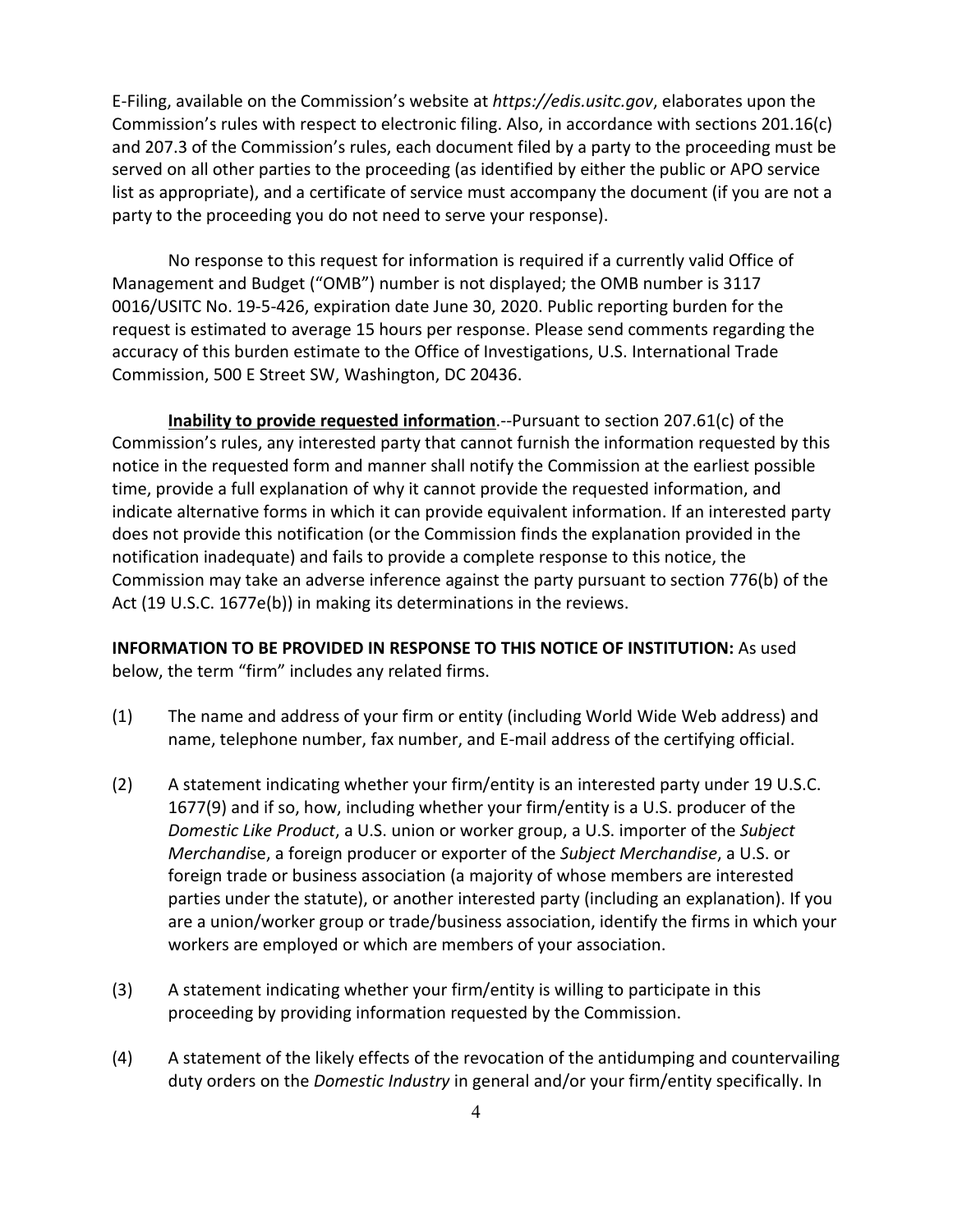your response, please discuss the various factors specified in section 752(a) of the Act (19 U.S.C. 1675a(a)) including the likely volume of subject imports, likely price effects of subject imports, and likely impact of imports of *Subject Merchandise* on the *Domestic Industry*.

- (5) A list of all known and currently operating U.S. producers of the *Domestic Like Product*. Identify any known related parties and the nature of the relationship as defined in section 771(4)(B) of the Act (19 U.S.C. 1677(4)(B)).
- (6) A list of all known and currently operating U.S. importers of the *Subject Merchandise* and producers of the *Subject Merchandise* in the *Subject Country* that currently export or have exported *Subject Merchandise* to the United States or other countries after 2013.
- (7) A list of 3-5 leading purchasers in the U.S. market for the *Domestic Like Product* and the *Subject Merchandise* (including street address, World Wide Web address, and the name, telephone number, fax number, and E-mail address of a responsible official at each firm).
- (8) A list of known sources of information on national or regional prices for the *Domestic Like Product* or the *Subject Merchandise* in the U.S. or other markets.
- (9) If you are a U.S. producer of the *Domestic Like Product*, provide the following information on your firm's operations on that product during calendar year 2018, except as noted (report quantity data in short tons and value data in U.S. dollars, f.o.b. plant). If you are a union/worker group or trade/business association, provide the information, on an aggregate basis, for the firms in which your workers are employed/which are members of your association.
	- (a) Production (quantity) and, if known, an estimate of the percentage of total U.S. production of the *Domestic Like Product* accounted for by your firm's(s') production;
	- (b) Capacity (quantity) of your firm to produce the *Domestic Like Product* (that is, the level of production that your establishment(s) could reasonably have expected to attain during the year, assuming normal operating conditions (using equipment and machinery in place and ready to operate), normal operating levels (hours per week/weeks per year), time for downtime, maintenance, repair, and cleanup, and a typical or representative product mix);
	- (c) the quantity and value of U.S. commercial shipments of the *Domestic Like Product* produced in your U.S. plant(s);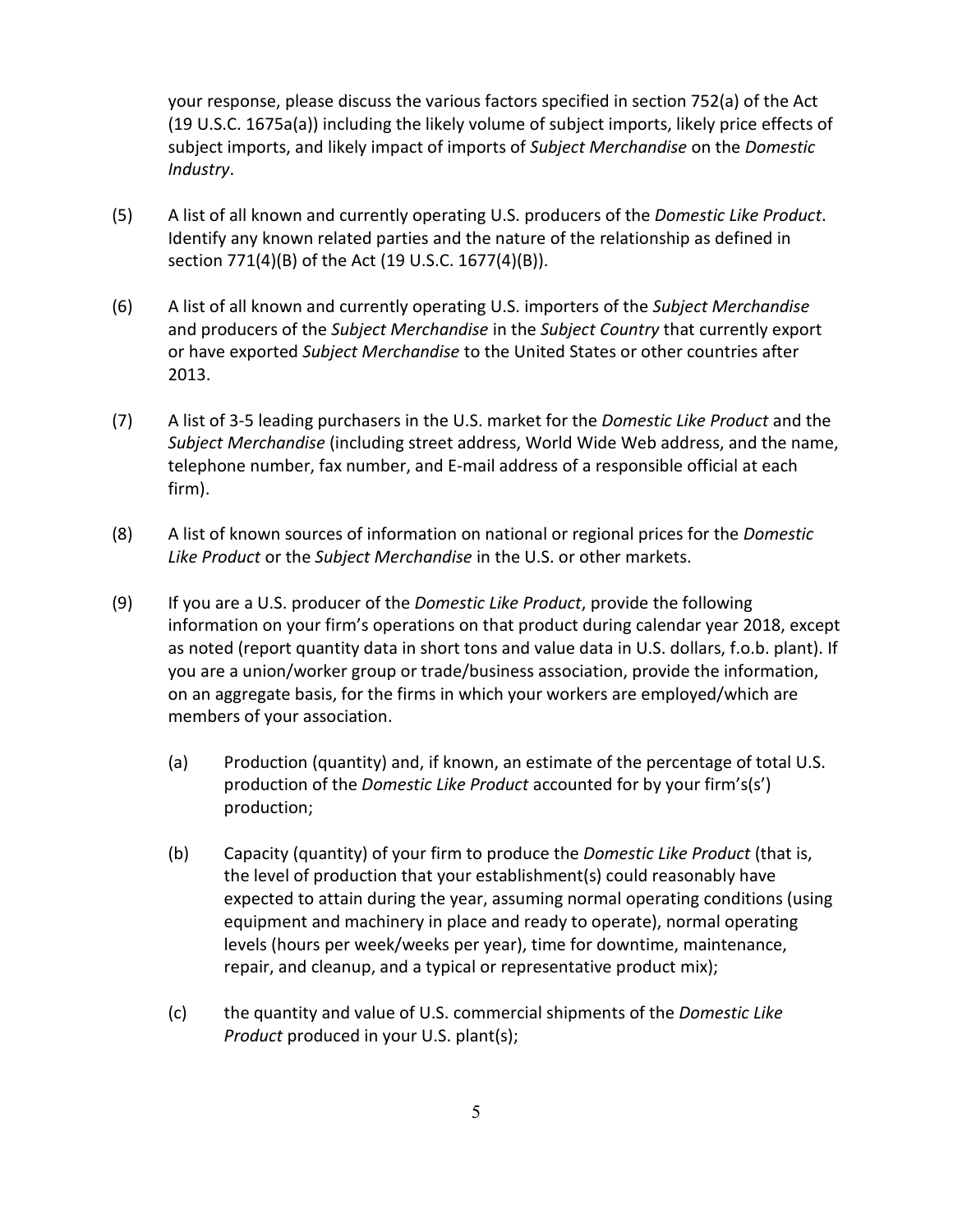- (d) the quantity and value of U.S. internal consumption/company transfers of the *Domestic Like Product* produced in your U.S. plant(s); and
- (e) the value of (i) net sales, (ii) cost of goods sold (COGS), (iii) gross profit, (iv) selling, general and administrative (SG&A) expenses, and (v) operating income of the *Domestic Like Product* produced in your U.S. plant(s) (include both U.S. and export commercial sales, internal consumption, and company transfers) for your most recently completed fiscal year (identify the date on which your fiscal year ends).
- (10) If you are a U.S. importer or a trade/business association of U.S. importers of the *Subject Merchandise* from the *Subject Country*, provide the following information on your firm's(s') operations on that product during calendar year 2018 (report quantity data in short tons and value data in U.S. dollars). If you are a trade/business association, provide the information, on an aggregate basis, for the firms which are members of your association.
	- (a) The quantity and value (landed, duty-paid but not including antidumping or countervailing duties) of U.S. imports and, if known, an estimate of the percentage of total U.S. imports of *Subject Merchandise* from the *Subject Country* accounted for by your firm's(s') imports;
	- (b) the quantity and value (f.o.b. U.S. port, including antidumping and/or countervailing duties) of U.S. commercial shipments of *Subject Merchandise* imported from the *Subject Country*; and
	- (c) the quantity and value (f.o.b. U.S. port, including antidumping and/or countervailing duties) of U.S. internal consumption/company transfers of *Subject Merchandise* imported from the *Subject Country*.
- (11) If you are a producer, an exporter, or a trade/business association of producers or exporters of the *Subject Merchandise* in the *Subject Country*, provide the following information on your firm's(s') operations on that product during calendar year 2018 (report quantity data in short tons and value data in U.S. dollars, landed and duty-paid at the U.S. port but not including antidumping or countervailing duties). If you are a trade/business association, provide the information, on an aggregate basis, for the firms which are members of your association.
	- (a) Production (quantity) and, if known, an estimate of the percentage of total production of *Subject Merchandise* in the *Subject Country* accounted for by your firm's(s') production;
	- (b) Capacity (quantity) of your firm(s) to produce the *Subject Merchandise* in the *Subject Country* (that is, the level of production that your establishment(s) could